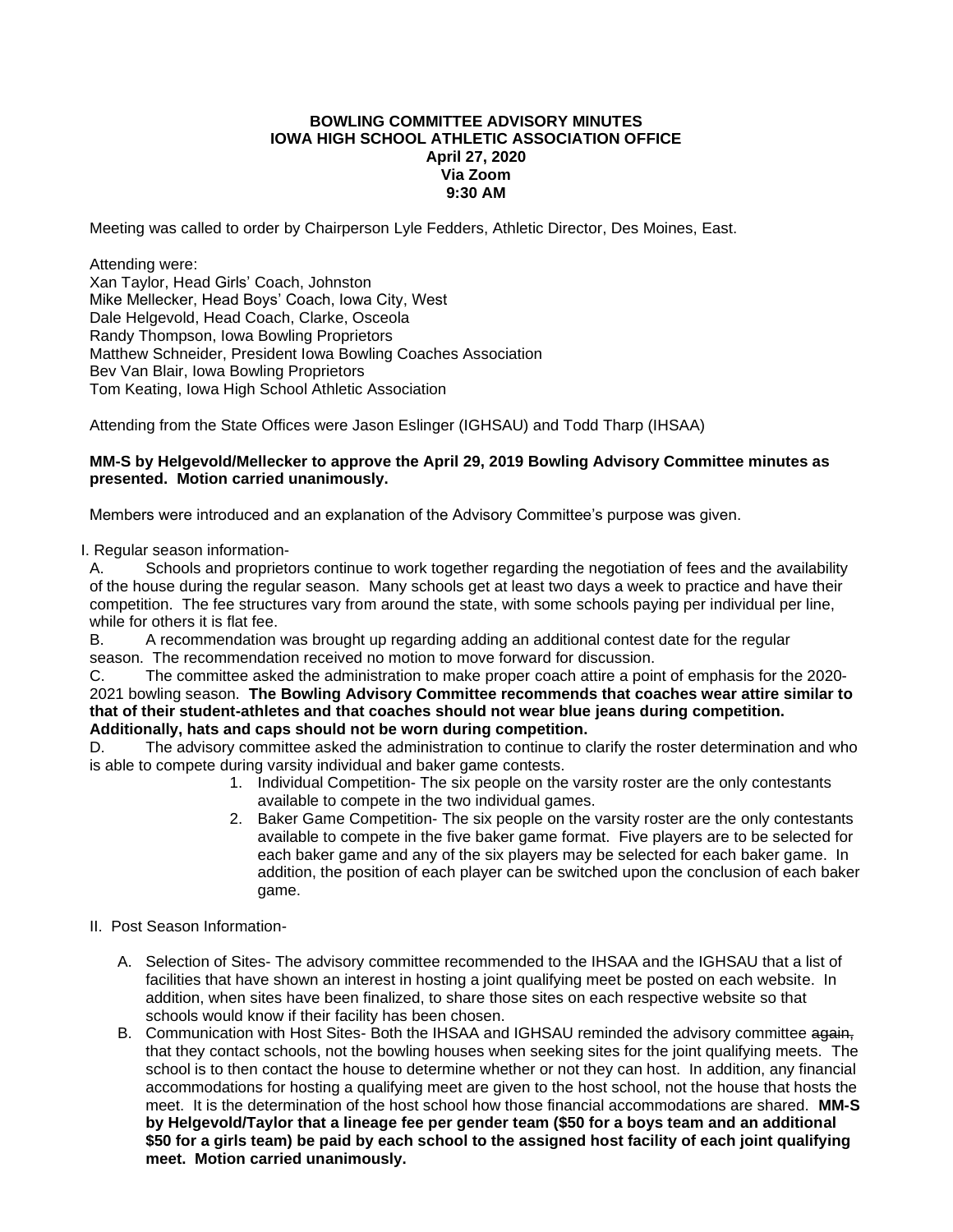- C. Discussion was held regarding the format that is to be used for the joint qualifying meets. Communication prior to the match should be shared with all schools attending that site.
- D. Discussion was held regarding the number of individuals from non-qualifying teams qualifying for the state tournament. Currently, the top 12 individuals qualify for the post season, whether or not they are on a qualifying team. With this format, a small number of individual qualifiers from non-qualifying teams may make it to the state tournament, with those individual qualifiers being placed on the same lanes together and finishing much sooner than those teams that qualified. The IHSAA and the IGHSAU share concerns regarding the potential issues that could arise if the number of individual qualifiers was increased. These concerns include an increase in attendance at the state meet, which could create overcrowding, along with potentially increasing the range of scores between the highest score and lowest score of the individual qualifiers. In addition, the IHSAA and the IGHSAU have limited data regarding the scores from the joint qualifying meets and would like to receive more data before addressing this issue. **(MM-S) Taylor-Mellecker to have the 12 highest non-qualifying individual scores from each class qualify for the state tournament. These individuals would bowl together (six on a lane) and would bowl their individual games and be able to compete for the individual championship. They would not take up anymore room as we already provide two lanes for our individual qualifiers. (Motion carried 4-2, Schneider & Fedders voting Nay)**
- E. Joint Qualifying Meet/State Meet Roster- Discussion was held in regard to the addition of a 7 spot on the roster for a substitute bowler. The substitute would only be permitted to bowl in the individual games due to an injury and could be placed in the baker game competition based on coach's prerogative**. (MM-S) Mellecker/Helgevold to add a substitute position on the joint qualifying meet/state meet roster and for the substitute to be permitted competition in individual games due to injury only and permitted competition in baker games at the coach's prerogative. Motion carried unanimously.**
- F. State Venue Agreement- Eslinger shared with the committee that Cadillac Lanes, XBC was granted a two-year extension as the state venue through the 2021-2022 season with an option for additional years based on agreed upon upgrades to the facility.
- III. Other Items-
	- A. USBC Rule Changes- Matt Schneider, President of the Iowa Bowling Coaches Association shared the upcoming rule change for the 2020-2021 season regarding balance holes. Beginning August 1, 2020. Bowlers will not be allowed to use a ball with a balance hole and all gripping holes must be used on every delivery. The IHSAA and IGHSAU will provide more information to member schools during the fall.
	- B. Format Change- Matt Schneider presented a draft looking at a new format for the joint qualifying meets and the state meet. The new format would consist of an individual tournament and a separate baker game team tournament. Individuals only would qualify for the state meet based on a certain number of individual games bowled and teams would qualify for a separate state meet based on a certain number of baker games bowled. The advisory committee supported looking at a new format and recommended that Matt work with the IHSAA, IGHSAU and bowling coaches in creation of a format for two separate tournaments.

The date of the 2021 Bowling Advisory Committee Meeting is Monday, April 26, 2021 at 9:30 AM at the Iowa Girls High School Athletic Union in West Des Moines.

With no further business, the committee was adjourned.

Todd Tharp Iowa High School Athletic Association

## **BOWLING COMMITTEE ADVISORY RECOMMENDATIONS**

**(MM-S) Helgevold/Taylor that a lineage fee per gender team (\$50 for a boys team and an additional \$50 for a girls team) be paid by each school to the assigned host facility of each joint qualifying meet. Motion carried unanimously.**